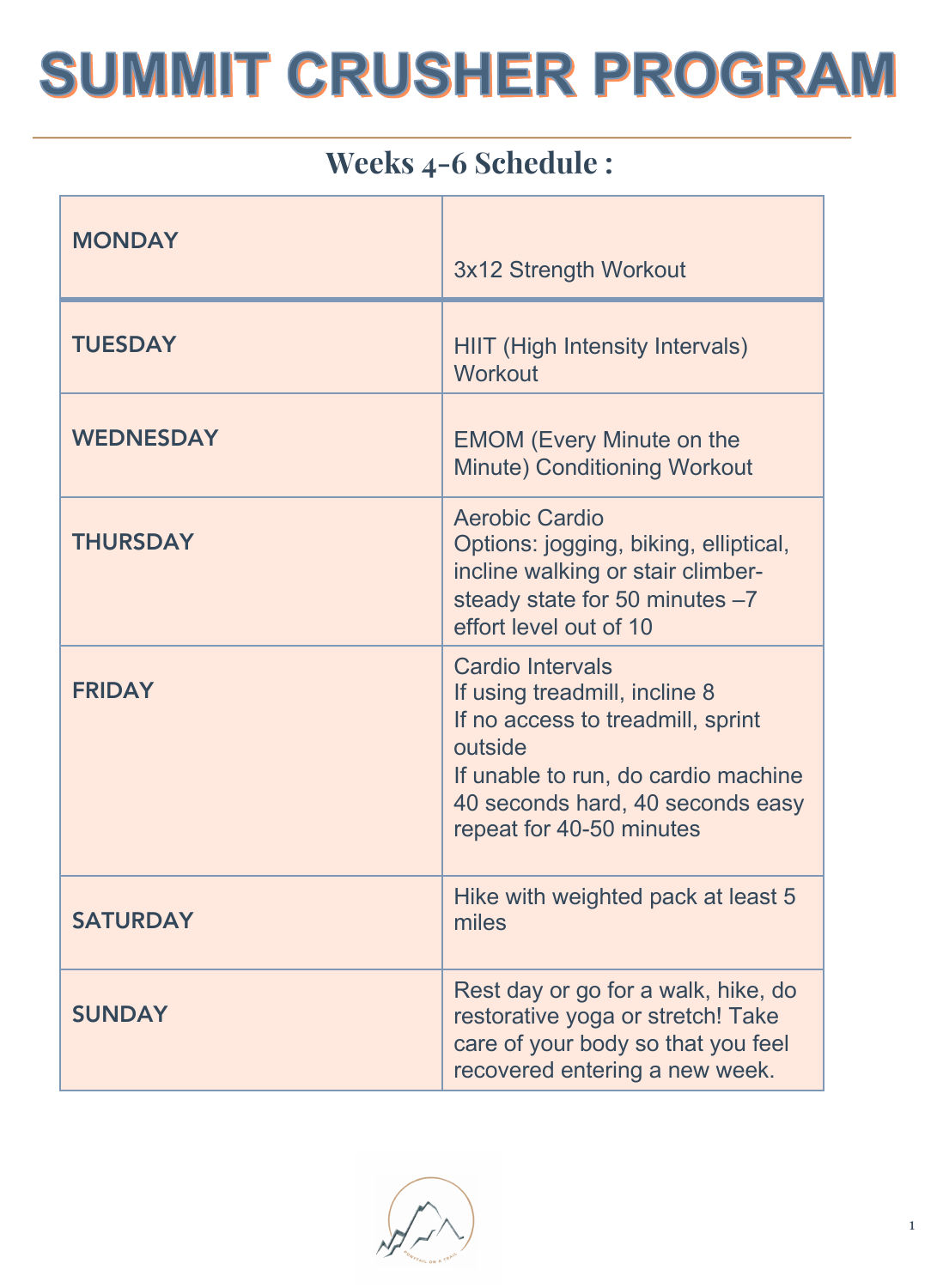### Weeks 4-6 Monday Equipment needed: Medium Dumbbells + pull up bar if available

| <b>EXERCISE</b>                                                                                                                                | <b>TIME/REPS/INTENSITY NOTES</b>                                                       |
|------------------------------------------------------------------------------------------------------------------------------------------------|----------------------------------------------------------------------------------------|
| Double pulse deadlift<br>Pull-ups or split stance wide rows<br>(each side)<br><b>Weighted v-ups</b>                                            | 3 sets of 12 reps<br>Rest for 1 minute between sets and<br>minimally between exercises |
| Reverse lunge to SLDL (12 each)<br>(1 of each is 1 rep)<br>Narrow push-ups to wide push-ups<br>(1 of each is 1 rep)<br>DB side plank hip drops | 3 sets of 12 reps<br>Rest for 1 minute between sets and<br>minimally between exercises |
| Bulgarian split squat (12 each)<br>Kneeling windmill (8 each)<br>Saw to plank wide knee drives alt<br>sides (Saw to knee drive is 1 rep)       | 3 sets of 12 reps<br>Rest for 1 minute between sets and<br>minimally between exercises |

#### REPEAT EACH SET 3X THROUGH BEFORE MOVING ON

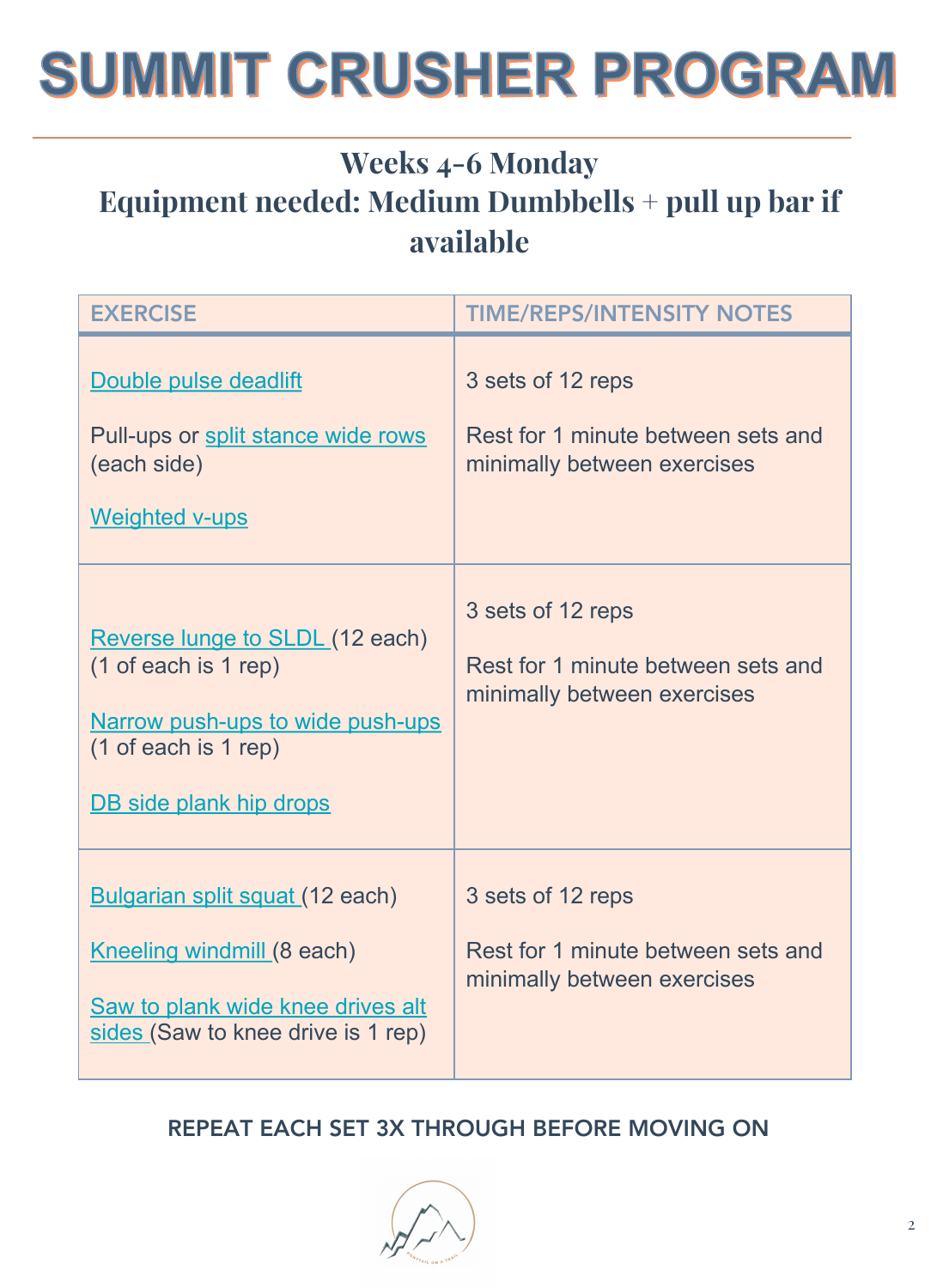### Weeks 4-6 Tuesday Equipment needed: Bodyweight + timer

| <b>EXERCISE</b>                                                                                                                                                                                                                                                                       | <b>TIME/REPS/INTENSITY NOTES</b>                                                                                                         |
|---------------------------------------------------------------------------------------------------------------------------------------------------------------------------------------------------------------------------------------------------------------------------------------|------------------------------------------------------------------------------------------------------------------------------------------|
| Reverse lunge to knee drive R leg<br>Reverse lunge to knee drive L leg<br>4 hops to knee tuck<br>8 Mountain climbers to pop up<br><b>Sprint in place</b><br><b>Pivoting floor taps</b><br><b>Split squat drops</b><br><b>Sumo drop with twist</b><br><b>Sumo drop with heel click</b> | HIIT- Go HARD during intervals.<br>45 on, 15 off<br>Rest 30 seconds between rounds -<br>repeat 3x<br>Cool down with a 1 mile walk or jog |